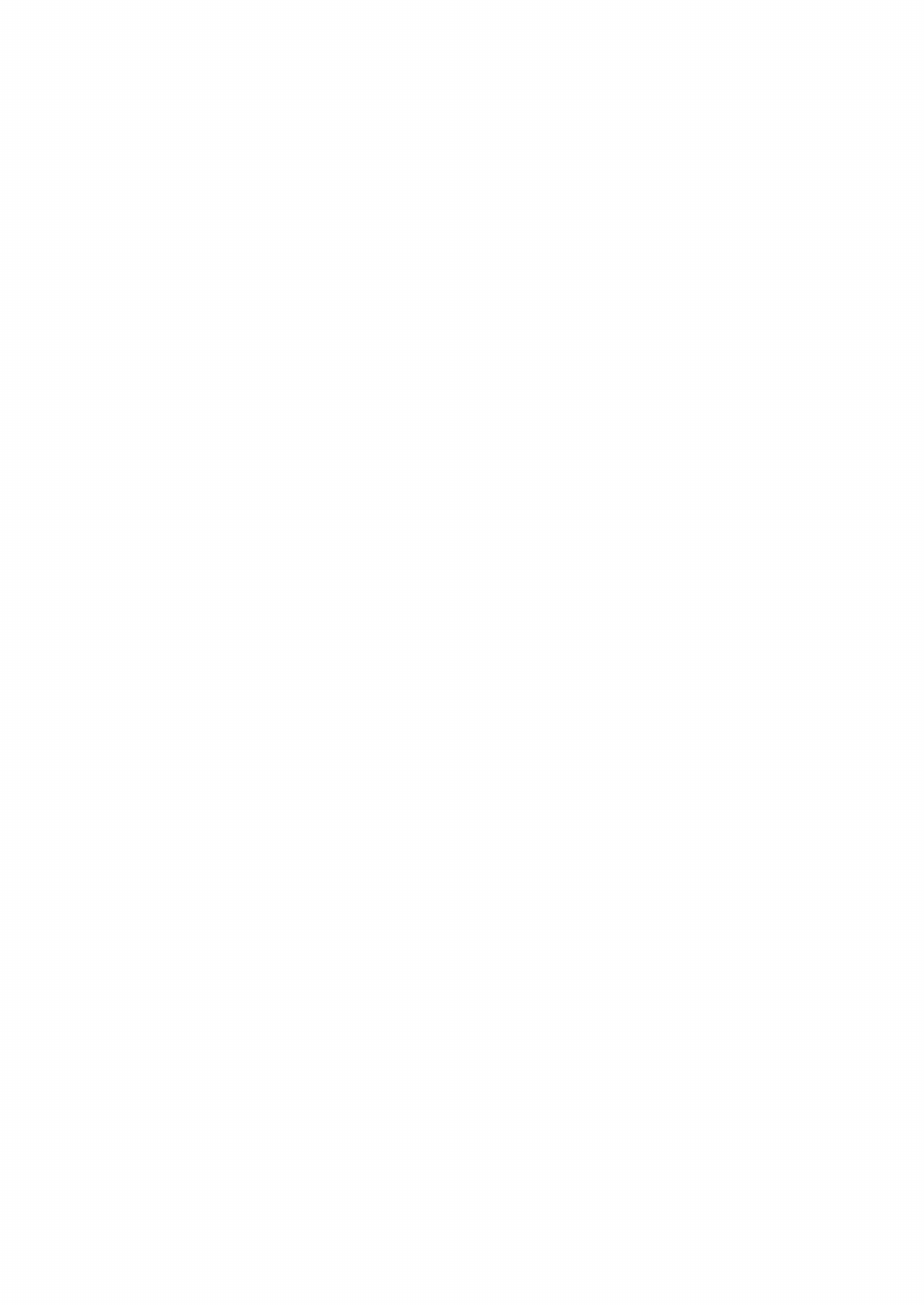## AN ANION-EXCHANGE METHOD FOR THE SEPARATION OF P-32 ACTIVITY IN NEUTRON-IRRADIATED BIOLOGICAL MATERIAL

K. Samsahl

### Summary:

Strong hydrochloric-acid solutions containing small amounts of orthophosphoric and citric acid and radioactive tracers of the elements Na, P, K, Ca, Se, Cr, Mn, Ni, Rb, Sr, Cs, Ba, La, and Ce were titrated with a water suspension of strongly basic anion-exchange resin in the hydroxide form. The titration was carried out to  $pH = 3$ . 0. It was followed by filtration of the mixture on the top of a small anion-exchange column in the chloride form and a final washing with water.

Phosphorus was quantitatively adsorbed by the resin and the scandium retention was better than 96 per cent. The remaining elements passed quantitatively into the effluent, with the exception of nickel, which was adsorbed to a very small extent.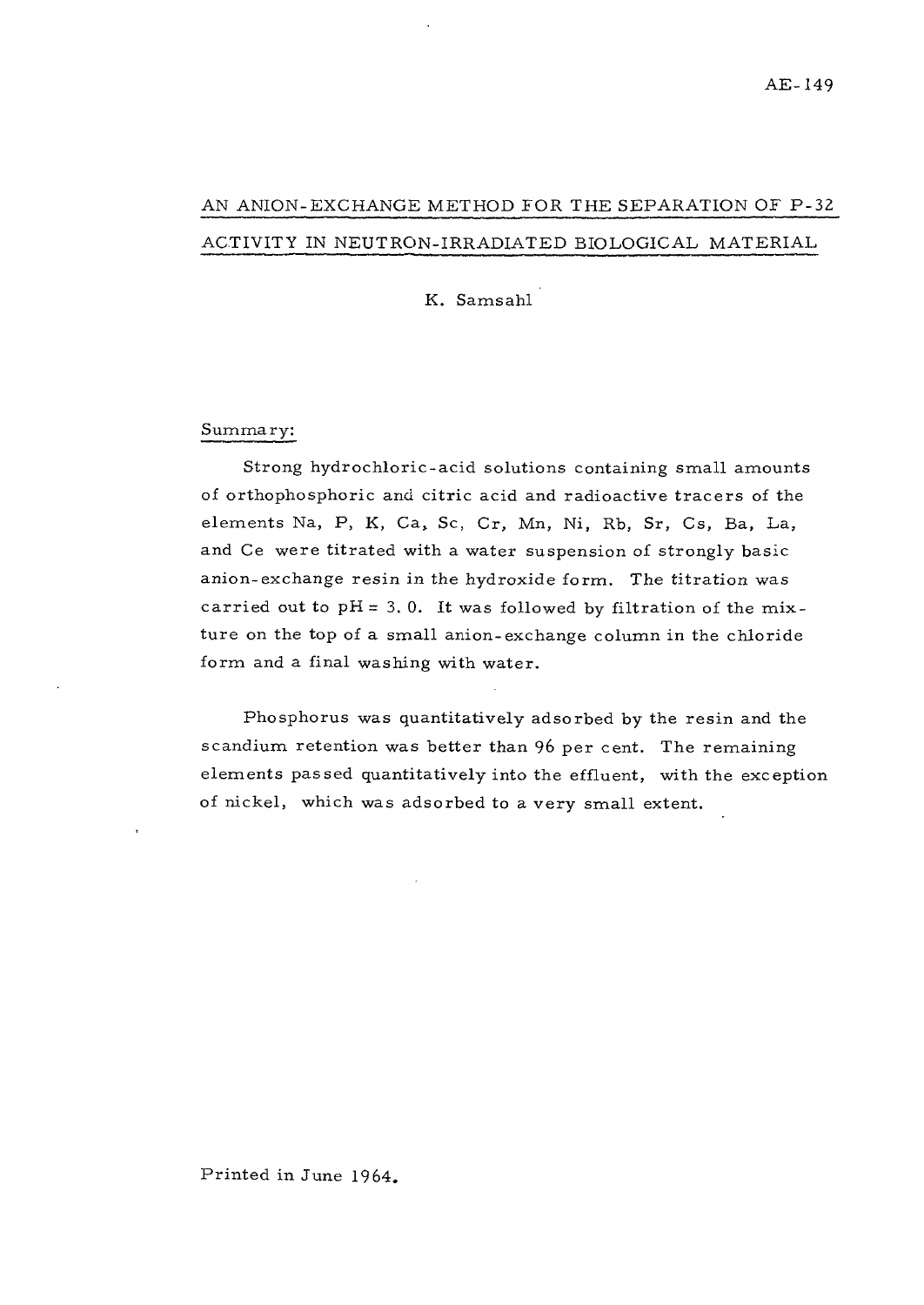# LIST OF CONTENTS

|            | LIST OF CONTENTS                                         |      |
|------------|----------------------------------------------------------|------|
|            |                                                          | Page |
| Summary    |                                                          | 1    |
| 1.         | Introduction                                             | 3    |
| 2.         | Experimental                                             | 4    |
| 3.         | Results                                                  | 5    |
| 4.         | Discussion                                               | 6    |
| 4.1.       | Preparation of sample solutions                          | 6    |
| 4.2.       | Comparison with the zirconium phosphate<br>$\rm{method}$ | 7    |
| References |                                                          | 8    |
| Tables     |                                                          | 10   |

 $\mathcal{L}^{\text{max}}_{\text{max}}$  , where  $\mathcal{L}^{\text{max}}_{\text{max}}$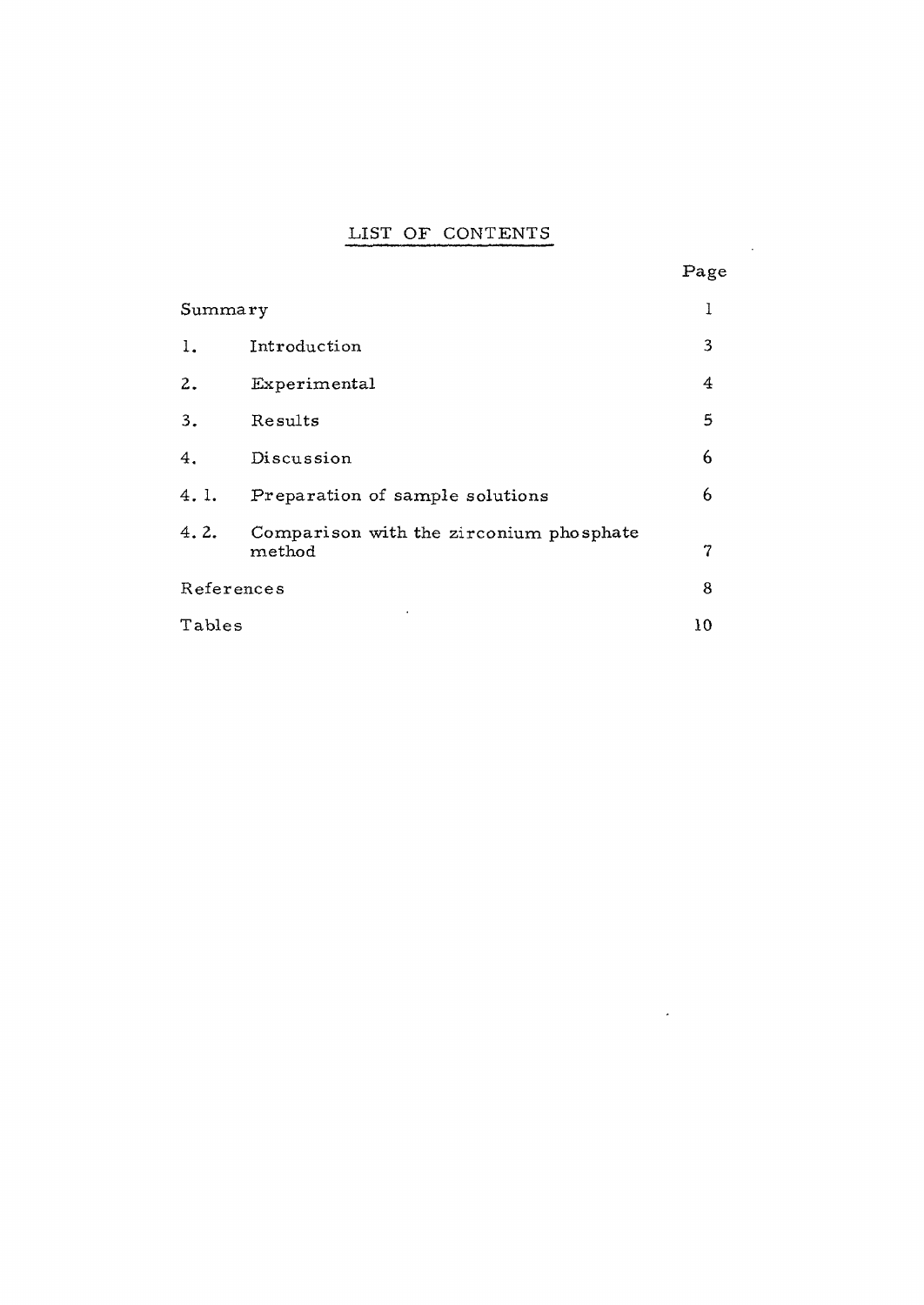#### 1. Introduction

In the activation analysis of trace elements present in biological material the masking effect of P-32 Bremsstrahlung often presents a serious problem which can be solved only with the help of chemical separation techniques.

Different analytical methods for the separation of phosphate from trace metals have been described in the literature.

One of these methods, based on precipitation of the phosphate from strongly acid solution as zirconium phosphate, will in combination with a chemical group separation scheme allow of the separation of P-32 activity from all other radioactive elements present in neutron-irradiated biological material  $(1, 2)$ . However, on account of the very extensive P-32 activity present in this kind of sample, the precipitation has to be carried out twice. Another disadvantage is that the precipitate is difficult to filter and to wash.

A cation-exchange procedure developed by Samuelson (3, 4, 5, 6) is widely used in different analyses of biological materials {7, 8, 9, 10, 11, 12, 13). Another ion-exchange method, recommending the separation of phosphate on a strongly basic anionexchange resin, was first suggested by Gabrielson and Samuelson (14). Resin prepared in chloride or acetate form has been frequently used for the separation of mainly monovalent and divalent cations from phosphate in biological material (13, 14, 15, 16, 17, 18). However, little information is given in the literature about the application of these ion-exchange methods to phosphate solutions containing traces of trivalent cations of scandium, chromium, lanthanum and the rare earth elements. Experiments with solutions containing chromium phosphate have shown that the cationexchange method fails under normal working conditions owing to complex formation (19).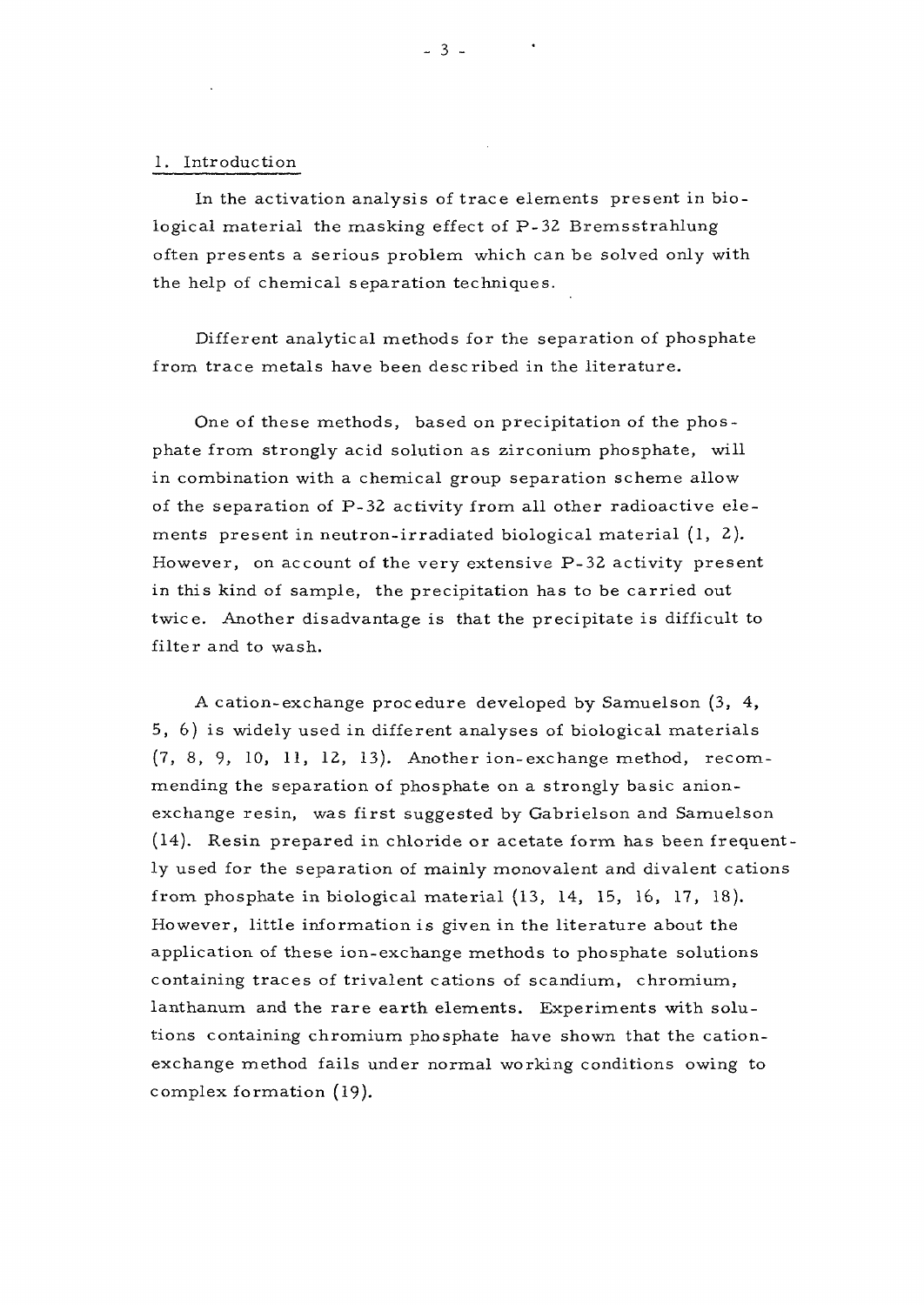In the present work a method initially worked out in order to separate Sc, Zr, Nb, Hf and Ta as citrate complexes on a Dowex 2, chloride column  $(1)$  has been modified to include also the separation of phosphorus. Here, however, anion-exchange resin in the hydroxide form has been used for the titration step instead of NaOH.

#### 2. Experimental

Strong activities of the irradiated 14 compounds of elements shown in Table 1, column 1, were individually dissolved in boiling 6n HC1 with the dropwise addition of a small amount of 30 per cent  $H_2O_2$ . Activities of the isotopes given in column 2 of the Table may, together with additional rare-earth activities, be present in biological samples after a previous distillation procedure and a subsequent sequential separation of chloride complexes on small anion-ex change columns (1, 2).

In a typical run a suitable strength of gamma activity was pipetted out of one of the solutions and added without carrier to a 50 ml tall beaker together with 10 ml of a 6n HC1 solution of Na $H_2PO_4$ . 1  $H_2O$  containing 0. 4 mg P/ml. This mixture was carefully boiled down to 1. 5-2 ml on a hot plate and then cooled. One ml of a 0. 1 m citric-acid solution was added and the solution diluted to 20-25 ml with  $H_2O$ . The solution was then stirred with a magnetic stirrer and titrated with ä water suspension of Dowex  $2 \times 10$ , 200-400 mesh resin in the hydroxide form to pH = = 3. 0. The pH of the solution was continuously controlled with a pH-meter during the titration. The mixture of resin and water was added dropwise as a thick slurry until the pH of the solution rose to about 2. During the further titration to the final pH value of 3. 0 the resin slurry was successively diluted with small amounts of water to avoid the risk of overtitration. In these experiments the total amount of wet resin needed for a titration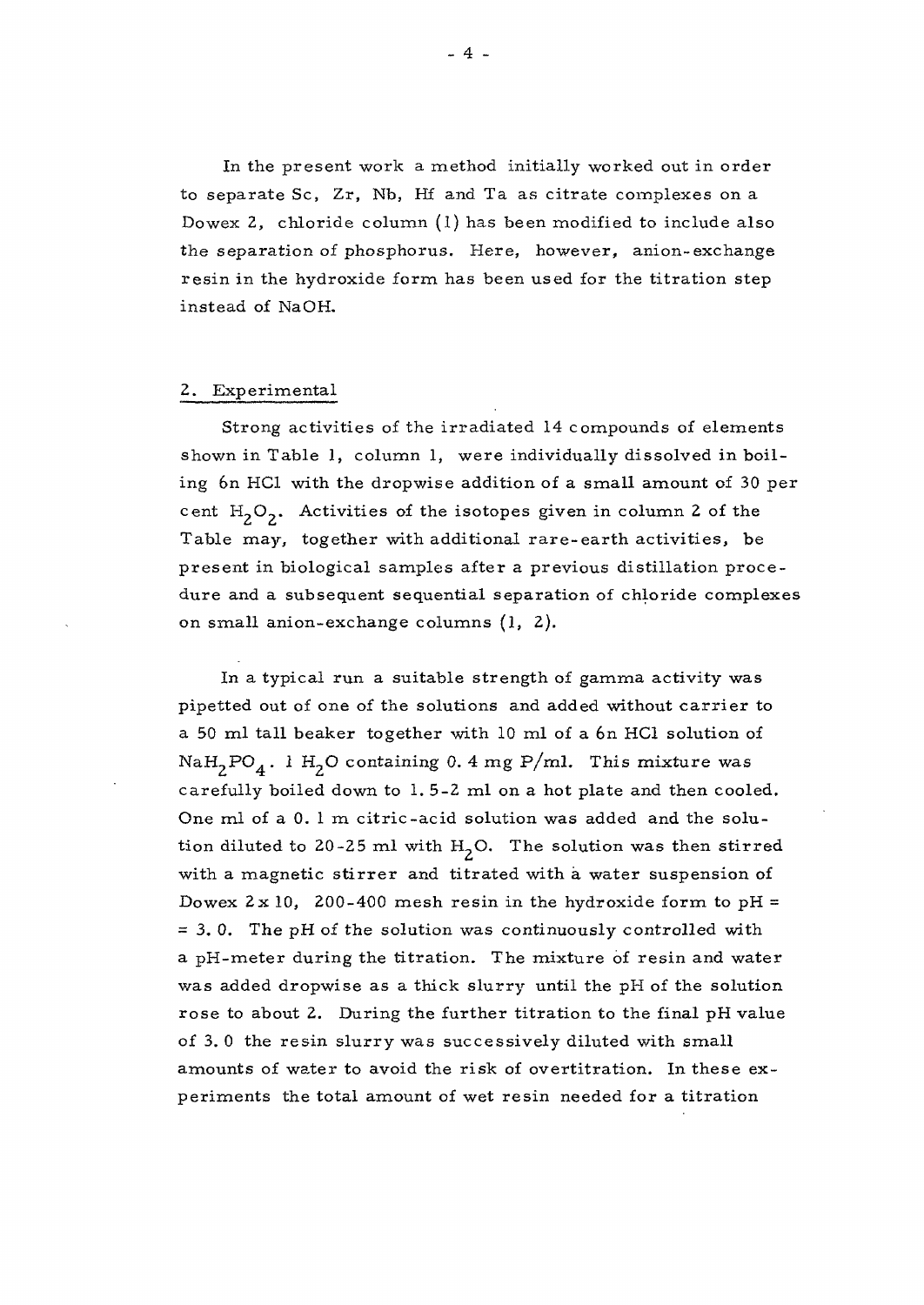varied between  $8$  and  $10$  ml. The simultaneously added amount of water was about 15 ml.

After the titration step the mixture was suction-filtered at a rate of about 4 ml/min. The filtration was done on a layer of 10 ml wet Dowex 2x 10, 200-400 mesh resin in the chloride form. This layer had been prepared in a sintered glass filter crucible. 2 cm in diameter and 10 cm in height. It was washed with water and suction-dried before the filtration. The mixture of the Dowex 2, hydroxide resin and the hydrochloric-acid solution was swirled before its careful addition to the top of the chloride column. The column resulting after the filtration step (18-20 ml wet resin) was washed with  $9x$  3 ml  $H<sub>2</sub>O$  at a rate of about  $4 \text{ ml/min}.$ 

The resin was mixed with water, stirred and allowed to settle to ensure an even distribution of activity throughout the mass. The combined filtrate and washings from the column were evaporated to a small volume and diluted with water to the same volume as the homogenized resin. Finally, the activities of these two samples were compared under identical geometrical conditions with a multi-channel gamma spectrometer.

In the case of the P-32 sample the effluent from the column was controlled for activity also after evaporation to dryness.

#### 3. Results

In Table 1, column 3, are given the percentages of adsorption on the ion-exchange resin of the different elements studied in the present work. The results are the means of double determinations.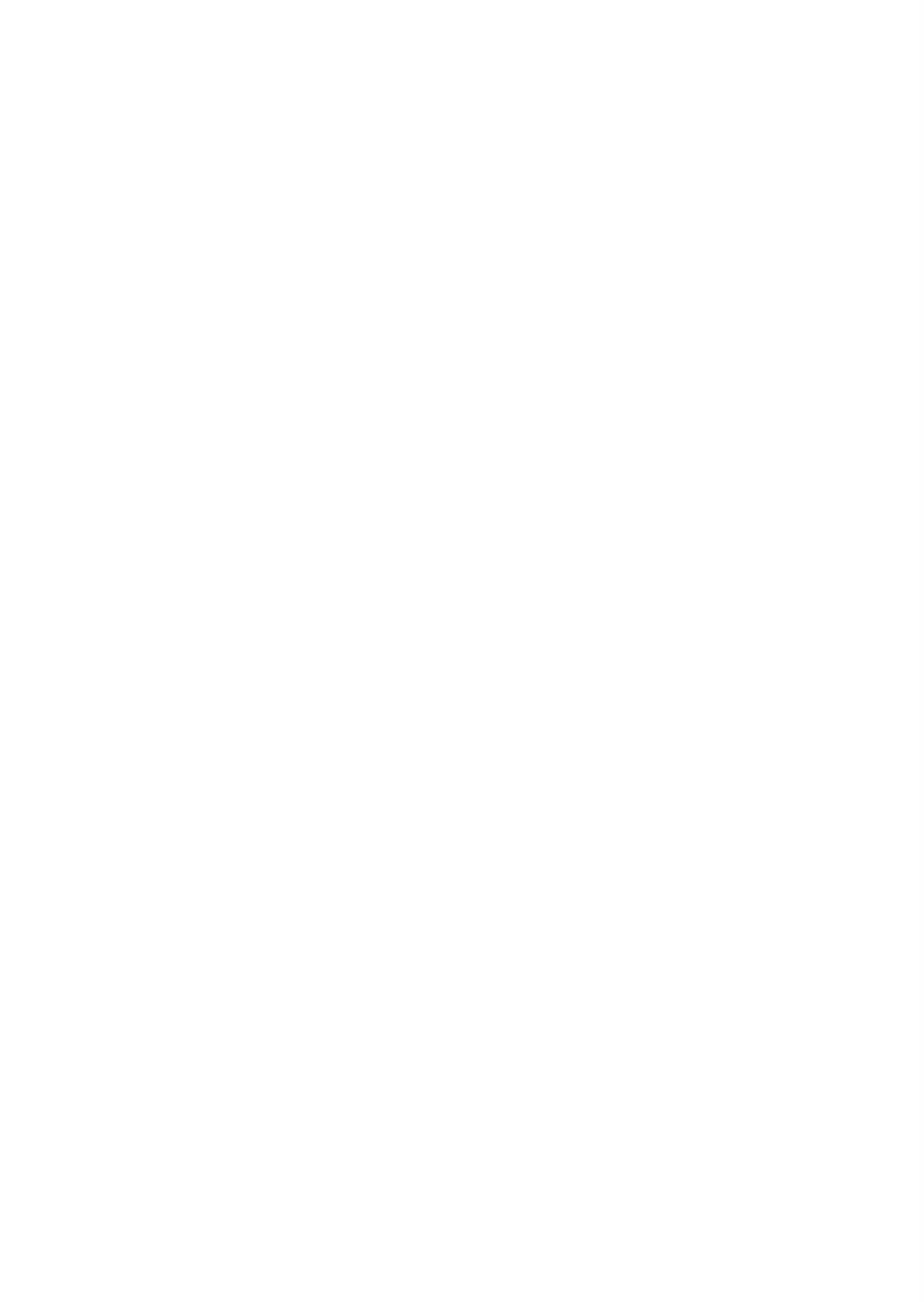Citric acid was used in the present experimental runs to separate Sc~46 from the activities of the rare-earth elements and lanthanum (1, 2). These elements are instead adsorbed together with nickel on an anion-exchange column in the citrate form in the next group of the chemical separation scheme. Activities of Co-60 and Cu-64 were earlier also separated on this column (2). However, to counteract the serious masking effects observed, the activities of these isotopes are in an improved procedure isolated as a single group in an earlier stage of the group separation scheme. This is done by adsorption on a small anion-exchange column in the chloride form of the chloride complexes formed in 8n HC1 solution. This separation step ends the series of fast sequential anion-exchange separations of chloride complexes outlined earlier (2) and will be described in detail elsewhere (20).

### 4. 2. Comparison with the zirconium phosphate method

The main advantage of the present method as compared to the method based on zirconium phosphate precipitation is that it is much faster. The procedure does not include tedious elution steps and the filtrate obtained after the titration step can without pretreatment be continuously fed to an anion-exchange column in the citrate form for further group separations. However, from an analytical point of view the present method can not quite compete with the zirconium phosphate method. The reason for this is that the Sc-46 activity separated together with the phosphorus (Table 1) can probably be determined only after several months' decay of the strong P-32 activity present in biological material.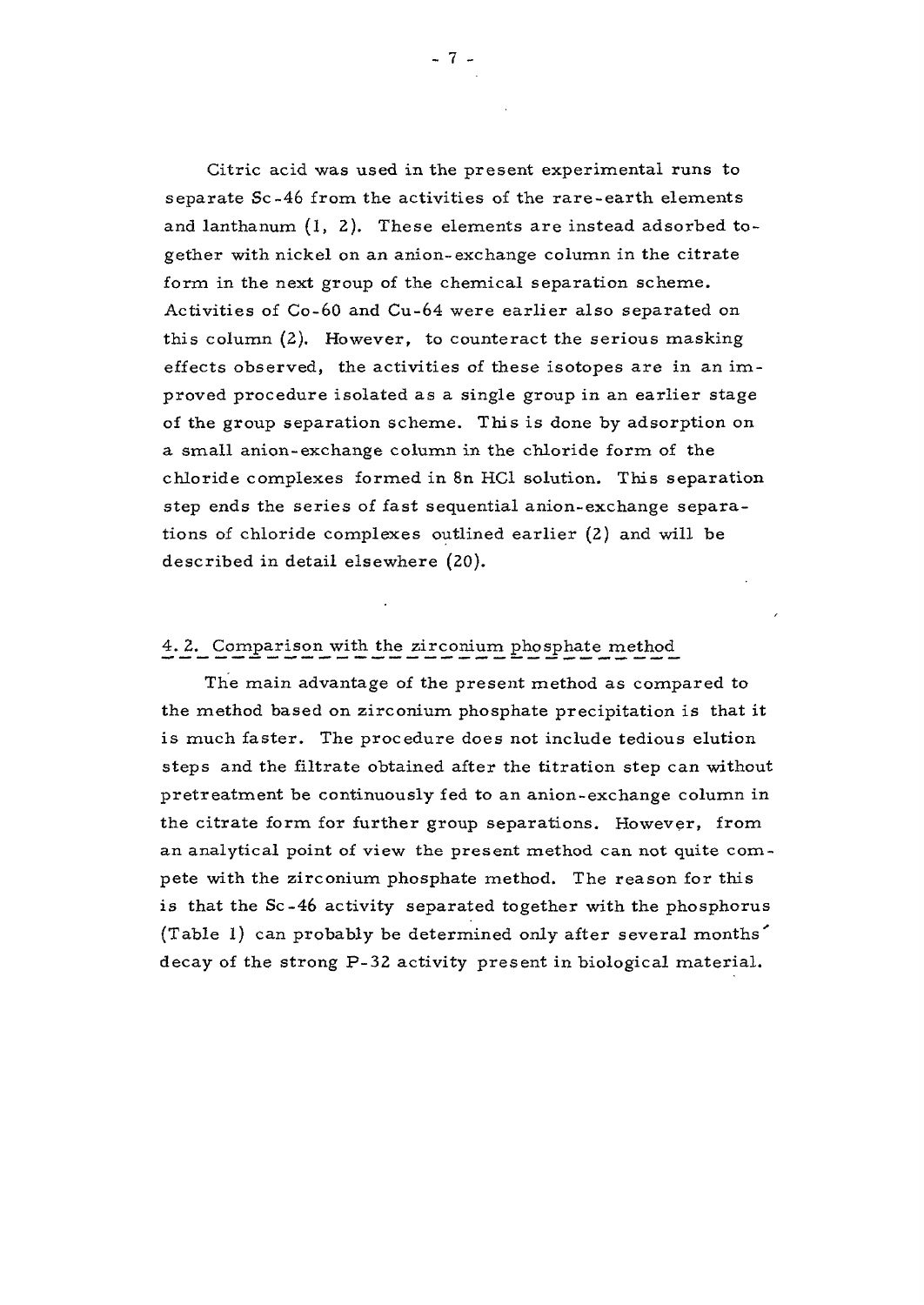References

 $\overline{z}$ 

- 1. SAMS AHL K Some chemical group separations of radioactive trace elements. 1962 **(AE-82).**
- 2. SAMSAHL K, BRUNE D, and WESTER P O Simultaneous determination of 30 trace elements in cancerous and noncancerous human tissue samples with gamma-ray spectrometry. 1963 (AE-124).
- 3. SAMUELSON O The use of base-replacing substances in analytical chemistry. I. Z. Anal. Chem. , 116 (1939) p. 328.
- 4. SAMUELSON O The use of base-replacing substances in analytical chemistry. IV. Svensk Kern. Tidskr. , 52 (1940) p. 241.
- 5. SAMUELSON O The use of base-replacing substances in analytical chemistry. V. Svensk Kem. Tidskr. , 54 (1942) p. 124.
- 6. SAMUELSON O Studier rörande jonbytande fasta ämnen, Stockholm 1944. Ingeniörsvetenskapsakademiens handl. 179.
- 7. KAHLE G, and REIF E Determination of copper, lead, and zinc in blood plasma with the aid of the polarograph and cation exchangers. Biochem. Z. , 325 (1954) p. 380.
- 8. NIWAGUCHI T Flame photometric determination of phosphorus. Kagaku to Sôsa, 11 (1958) p. 16.
- 9. SCHNEYDER J Determination of phosphoric acid in wine ash. Mitt. Klosterneuburg, Ser. A, Rebe u. Wein, 6 (1956) p. 309.
- 10. SCHNEYDER J Rapid procedure for analysis of tobacco ash. Fachliche Mitt. Österr. Tabakregie, 1957, p. 25.
- 11. TORIBARA T Y, and SHERMAN R E Analytical chemistry of micro quantities of beryllium. Anal. Chem., 25 (1953) p. 1594.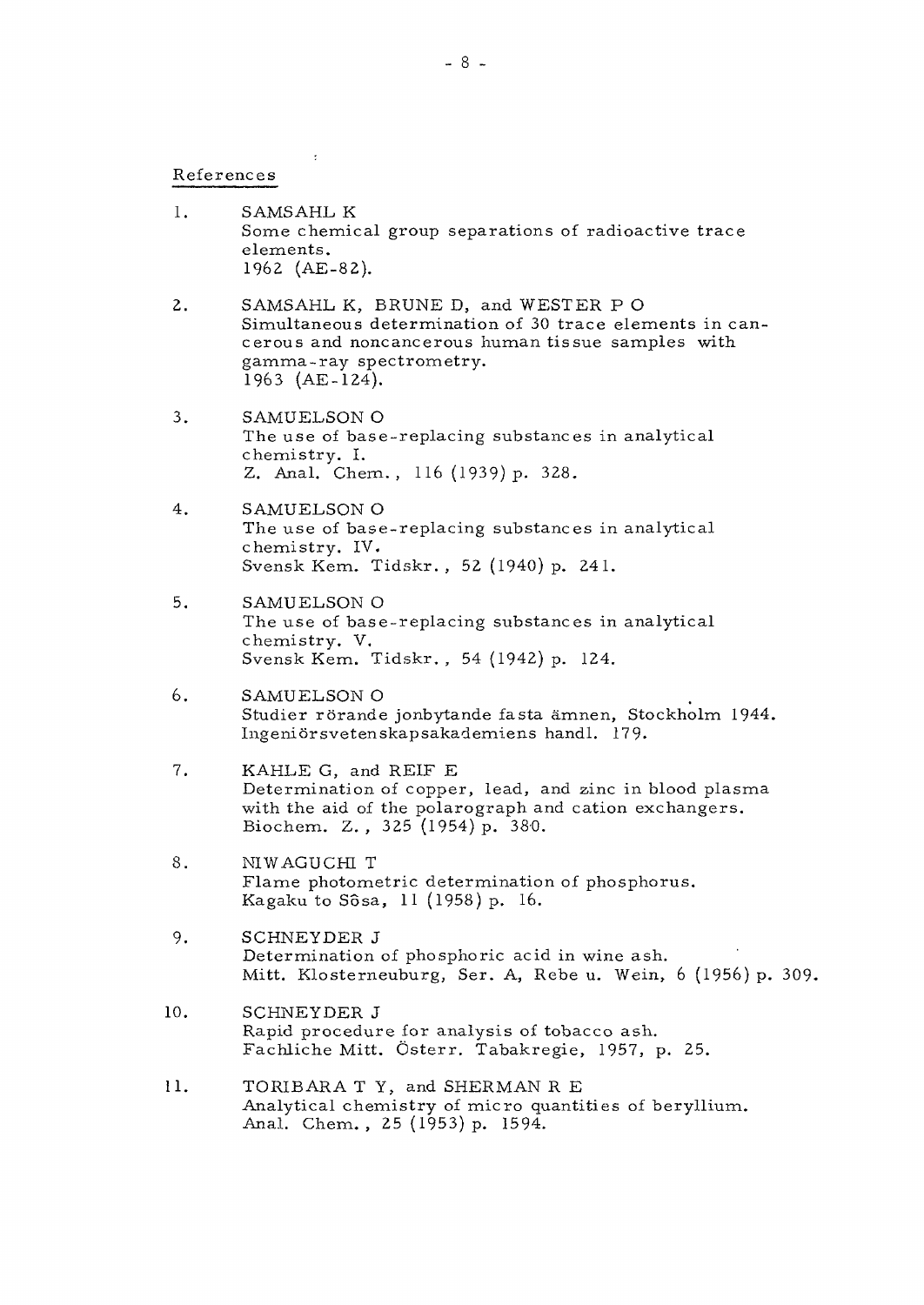- 12. YAMAMOTO K Method of chemical analysis of trace elements in a living body. VIII:3. Japan Analyst Bunseki Kagaku, 5 (1956) p. 340. Determination of zinc, manganese, and copper in plant ashes . . . . Utilization of coprecipitation phenomenon in the analysis of plant ashes by polarographic method. Sci. Repts. Tohoku Univ., Ser. 1, 42 (1958) p. 98; p. 113.
- 13. SAMSAHL K, and SÖREMARK R ICAA/29, 1961. International Conference on Modern Trends in Activation Analysis, College Station, Texas, U. S. A. , December 15-16, 1961, College Station, 1962.
- 14. GABRIELSON G, and SAMUELSON O Determination of potassium in the presence of sulfate and phosphate. Svensk Kern. Tidskr. , 62 (1950) p. 221.
- 15. GEHRKE C W, AFFSPRUNG H E, and LEE Y C Direct ethylenediamine tetraacetate titration procedure for calcium in biological substances . . . . Univ. Missouri'Coll. Agr., Agr. Expt. Sta., Research Bull. , No. 570(1954).
- 16. GEHRKE C W, AFFSPRUNG H E, and LEE Y C Direct ethylenediamine tetraacetate titration methods for magnesium, and calcium. Anal. Chem. , 26 (1954) p. 1944.
- 17. JENNES R Titration of calcium and magnesium in milk and milk fractions with ethylenediamine tetraacetate. Anal. Chem. , 25 (1953) p. 966.
- 18. LAPIDUS M, and MELLON E F Determination of calcium in meat and bone meal. J. Assoc. Offic. Agr. Chemists, 41 (1958) p. 4li.
- 19. SAMUELSON O Experiments with solutions containing nitrates and perchlorates. Svensk Kem. Tidskr. , 57 (1945) p. 158.

 $\sqrt{2}$ 

20. SAMSAHL K To be published.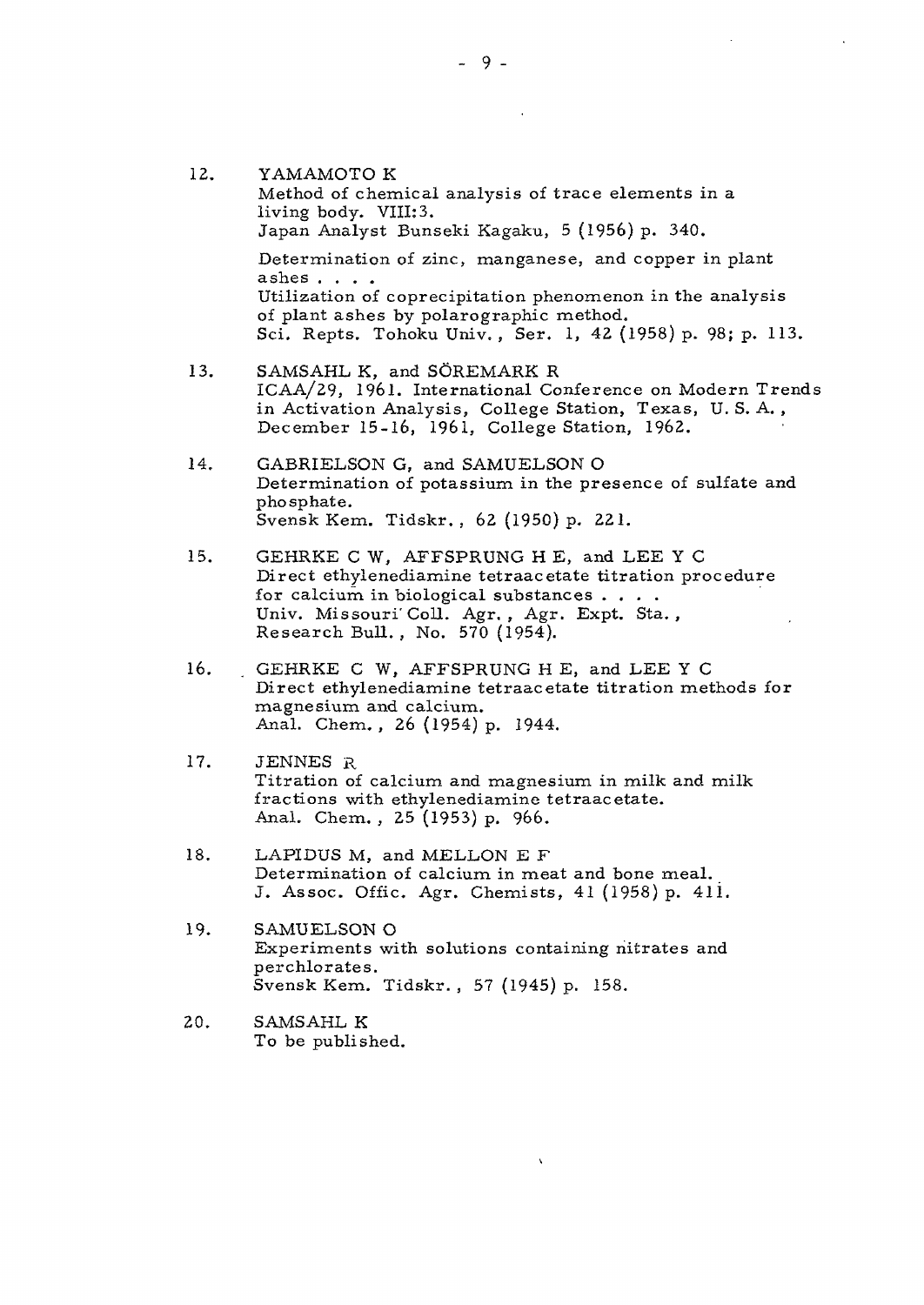Table 1

| 1                      | 2                   | 3                      |  |
|------------------------|---------------------|------------------------|--|
| Irradiated<br>material | Isotope<br>measured | % activity<br>adsorbed |  |
| NaCl                   | Na-24               | 0                      |  |
| $NH_4H_2PO_4$          | $P-32$              | 100                    |  |
| KCl                    | $K-42$              | 0                      |  |
| CaCl <sub>2</sub>      | $Ca-47$             | 0                      |  |
| $Sc_2O_3$              | $Sc-46$             | 96.5                   |  |
| CrCl <sub>3</sub>      | $Cr-51$             | 0.8                    |  |
| $MnSO_4$               | $Mn-56$             | 0                      |  |
| $NiSO_4$               | Ni-65               | 2.7                    |  |
| RbCl                   | $Rb-86$             | 0                      |  |
| SrCl <sub>2</sub>      | $Sr-87$             | 0                      |  |
| CsCl                   | $Cs - 134$          | 0                      |  |
| BaCl <sub>2</sub>      | Ba-131              | 0                      |  |
| La $(NO_3)_3$          | $La - 140$          | 0.4                    |  |
| $Ce_2(SO_4)_3$         | $Ce-141$            | 0, 3                   |  |

 $\mathcal{L}^{\text{max}}_{\text{max}}$ 

 $\mathcal{L}^{\text{max}}_{\text{max}}$  and  $\mathcal{L}^{\text{max}}_{\text{max}}$